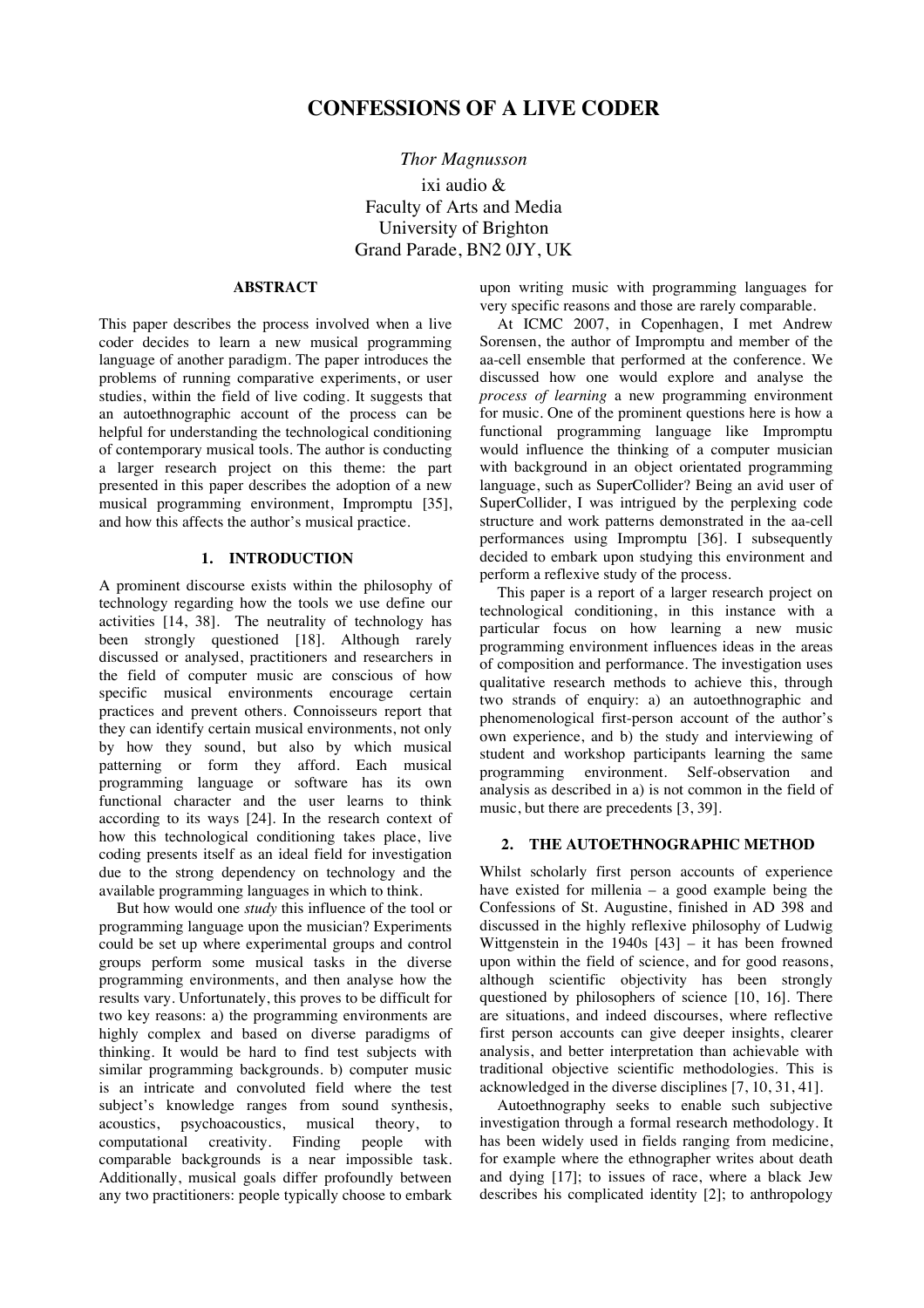where, as opposed to traditional ethnography, the ethnographer actually reports on the experience of being part of a new culture [1]. It originates from ethnography and the realisation within that field that the ethnographer's persona and interpretation is always present in the data collection, analysis, and interpretation of the object of study. One reaction to this realisation is to acknowledge the personal presence and actually discuss, in the first person, the researcher's experience during the data collection and interpretation. Although giving space for the subjective, autoethnography thus adheres to the systematic methodologies developed in qualitative research, enabling the output to be more than a mere autobiography.

I chose to use autoethnography due to the stated problems of running reasonably controlled experiments in studying the effects of different programming languages on the musical output of such a diverse and specialised group of people as live coders are. Polanyi's work [31] on how knowledge is always personal, involving tacit dimensions that are unique to the individual, is pertinent to this project's research statement. A method like autoethnography enables the researcher to make some of that explicit. Some authors argue that such a first person approach could be of general benefit as a methodological tool in computer science [12]. However, the current study is broader than being a solely first person account, as I teach creative music programming at a university level, give workshops internationally, and am part of a wider community of artists that work with programming languages as their primary material. The collected data derives from conversations, surveys [20, 21], and teaching.

I started my study of Impromptu in June 2010 and have therefore been working with it for nearly a year, as much as a busy professional life allows. I kept a journal of the learning process, communicated on the Impromptu mailing list, and set up a research blog [23]. I have introduced Impromptu in sessions of computer music and live coding, and have taken notes of how new learners deal with this new language that is often strongly foreign, since it is rare encountering people that have studied functional programming.

#### **3. SCORING ALGORITHMS**

Live coding needs no introduction [4, 5, 6, 29]. It has become so prominent as a practice within computer music, that ICMC 2011 has included it explicitly as a submission category. In live coding performances we witness the results of the performer's habituation with a chosen programming language that enables the coder to think in specific ways. It is an incorporation of programming styles, thought patterns, and solutions. Just as the guitarist embodies the "riff," the live coder has assimilated the algorithm. Knowledge of the language syntax and semantics, as well as practiced problem solving, and the array of learned algorithms becomes the toolset or the framework in which the live coder can think.

Establishing new frameworks of thinking by learning new programming environments is a familiar experience to most programmers. What is novel in live coding is the real-time nature of writing code and the improvisation of computer music. Additionally, projecting programming code onto the wall of a club with the audience following the evolution of the composition is also innovative. Programming becomes a performance art with music and/or visual art as its subject. Moreover, the performers typically use idiosyncratic systems that are often works of art themselves [11]. New criteria emerge in the design of programming languages, e.g., regarding how lay people can engage with the code.

Live coding is exciting. It forces the composer to reveal his/her compositional thought pattern, to make public an intimate process that might result in profound successes or dire mistakes. Moreover, as the coding is typically an improvisation, it means that the performer is rarely able to foresee the result of the performance. The act of programming obviously requires strong attention to details; a misplaced comma or a bracket will result in a failure of execution. Even if highly rewarding, live coding is therefore a stressful activity that requires strong focus, practice and luck!

My own live coding practice started with using SuperCollider as part of improvisation groups with acoustic and electric instruments. Gradually I became interested in creating a higher level abstraction for such improvised playing which resulted in the ixi lang [22]. The idea was to abstract away as much procedural thinking as possible, moving towards a more declarative style of programming. The ixi lang has proved successful in many ways, but I increasingly wanted more flexibility and became interested in being challenged with new work patterns. I therefore decided to explore other systems.

## **4. THINKING THROUGH TOOLS**

Everyone that has tried programming a computer knows that there is no magic involved: the language consists of strict semantic elements and syntactic rules. There are atoms, lists, brackets and curly brackets, full stops, commas, semi-colons and colons, and keywords that perform specific functions. Although performance speed is a primary consideration, most languages aim at scarcity and readability, focusing on how the language design can afford powerful ways of thinking in terms of organisation and manipulation of data. Languages differ in paradigm: the flow of data through functions in Haskell might feel natural to one coder, whilst the object orientated approach presented by Java might be more appropriate to another's way of thinking.<sup>1</sup> Also of consideration is layout and style: whilst Scheme might confuse newcomers with an abundance of brackets, Python might frustrate others by relying on tabs and spaces to inline code (i.e., layout becomes syntactic).

 $\frac{1}{1}$ <sup>1</sup> Conference series and interest groups are dedicated on the psychology of programming, e.g., www.ppig.org.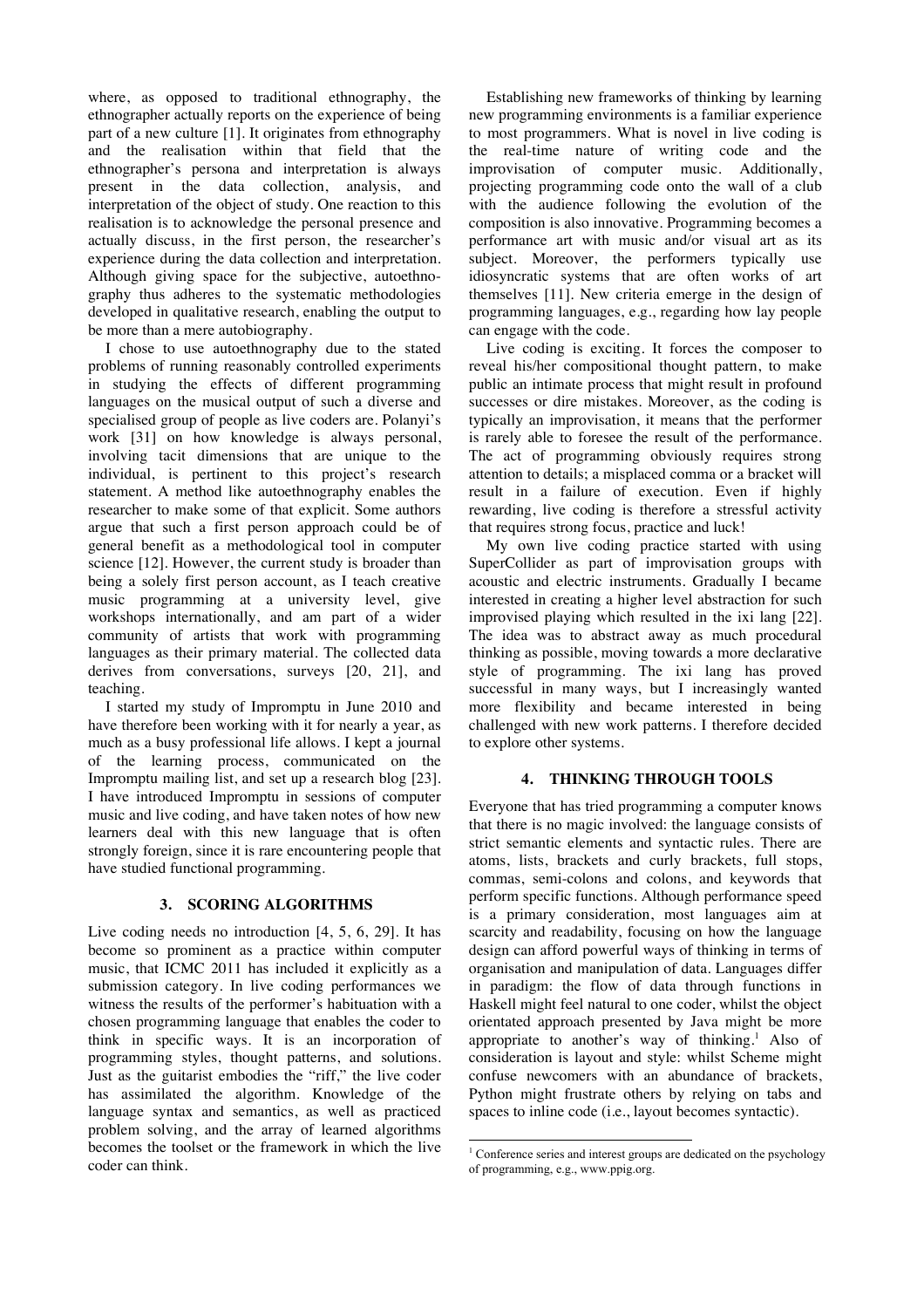In most cases, spatial organization or colouring of code is a secondary syntax/notation [27]. It does not affect how the computer understands the instructions, but it has various functions for the creator and other human readers of the code, the audience in the case of live coding. In a context where the audience might be unfamiliar with the system used, it is important to be able to indicate what the key elements of the system are, such as key musical functions, synthesizers, pattern generators; classes, variables, arguments or comments. This can be done through text inlining, syntax colourisation, capitalisation or font size, and special symbols instructing the interpreter to ignore text written as comments. In live coding the visual component is an important element in connecting with the audience. As McLean et al. show there are systems where the visual become *primary* syntax for code interpreters. Most dataflow languages, such as Pure Data, do not fall into this category, as visual layout does not affect function. However, systems like Scheme Bricks [27], Texture [26], Scratch [27] and more do indeed rely on the spatial to organise code. (See Figure 1).



**Figure 1**. A collage of four different programming languages used in live coding that all address space differently. Clockwise depicting Scheme Bricks, Pure Data, Texture, and Python.

The person embarking upon the practice of live coding music is therefore faced with countless decisions. What language to use, at what level of abstraction, whether to work in the textual or the graphical domain, which sound engine or what musical pattern algorithms? Artists choose to work in languages that can deliver what they intend, but the inverse is also true, that during the process of learning a programming environment, it begins to condition how the artist thinks. As Latour states, there is no shooting without a person pulling the trigger, but neither is there shooting without the gun. What emerges is a hybrid, a *gun-person*, which becomes the actor [18]. Underpinning this research project is my interest in how, by extending my thought patterns through the use of a new tool, I would become a new kind of hybrid, making fresh creative decisions.

## **5. THE WAYS OF THE LANGUAGE**

Learning a new programming language for musical creation involves personal adaptation on various fronts: the environment has an unfamiliar culture around it, the language has unique characteristics, and the assimilation process might change ones musical goals. Below I will discuss these three topics.

## **5.1. The Culture of Impromptu**

For the learner of any new musical programming language, whether an experienced programmer or not, the availability of tutorials, help files, mailing lists and forums is extremely important. This initial encounter with the tool will either create the perception that there is a straightforward path to progressing and mastering the language, or result in confusion, disappointment, and eventually the resignation to failure.

Impromptu performs this initial invitation very well through its website (http://impromptu.moso.com.au). Since it uses the Scheme programming language, links are provided to free online books on Scheme. There is a clear introduction tutorial that enables the user to create a simple melody within minutes, and other tutorials are divided into topics such as audio, graphics and video, OpenGL coding, and on extending the language with Objective-C. Examples of code are provided both online and distributed with the application, and these will take the user through an engaging journey displaying the power of Impromptu. Most impressively, Sorensen has recorded coding sessions as video screen casts, both step-by-step tutorials and live coding, and placed them online. All together, this makes the experience of learning Impromptu quite pleasurable.

There is no online forum, but a mailing list exists. The list is low traffic and the level of discussion on it shows that the majority of people subscribed are experienced Scheme programmers that have been enticed by Impromptu for its use of that language. There are very few, if any, programming novices active on the list, so questions are posted mostly on the environment and not the language. Compared to the SuperCollider list, the main difference is in the volume of traffic and the speed in which answer to a posted question is received. (Normally minutes on the SuperCollider list, but can take a few days on the Impromptu list). Both lists are very friendly to newcomers.

The high skill entry level of Impromptu might be explained if we look at the history of the relevant programming languages and the culture of its usage. Scheme is a Lisp variant, a functional language that is considered very elegant by many scholars in computer science, but it is rarely used in industry or by self-taught web-based programmers [42]. Many young people today have dabbled with programming through creating their own website, coded in JavaScript, experimented with Flash or Processing, or perhaps bought an "introduction to programming" book, but Scheme is hardly the next logical step on the path to mastery of coding. Functional programming is simply not used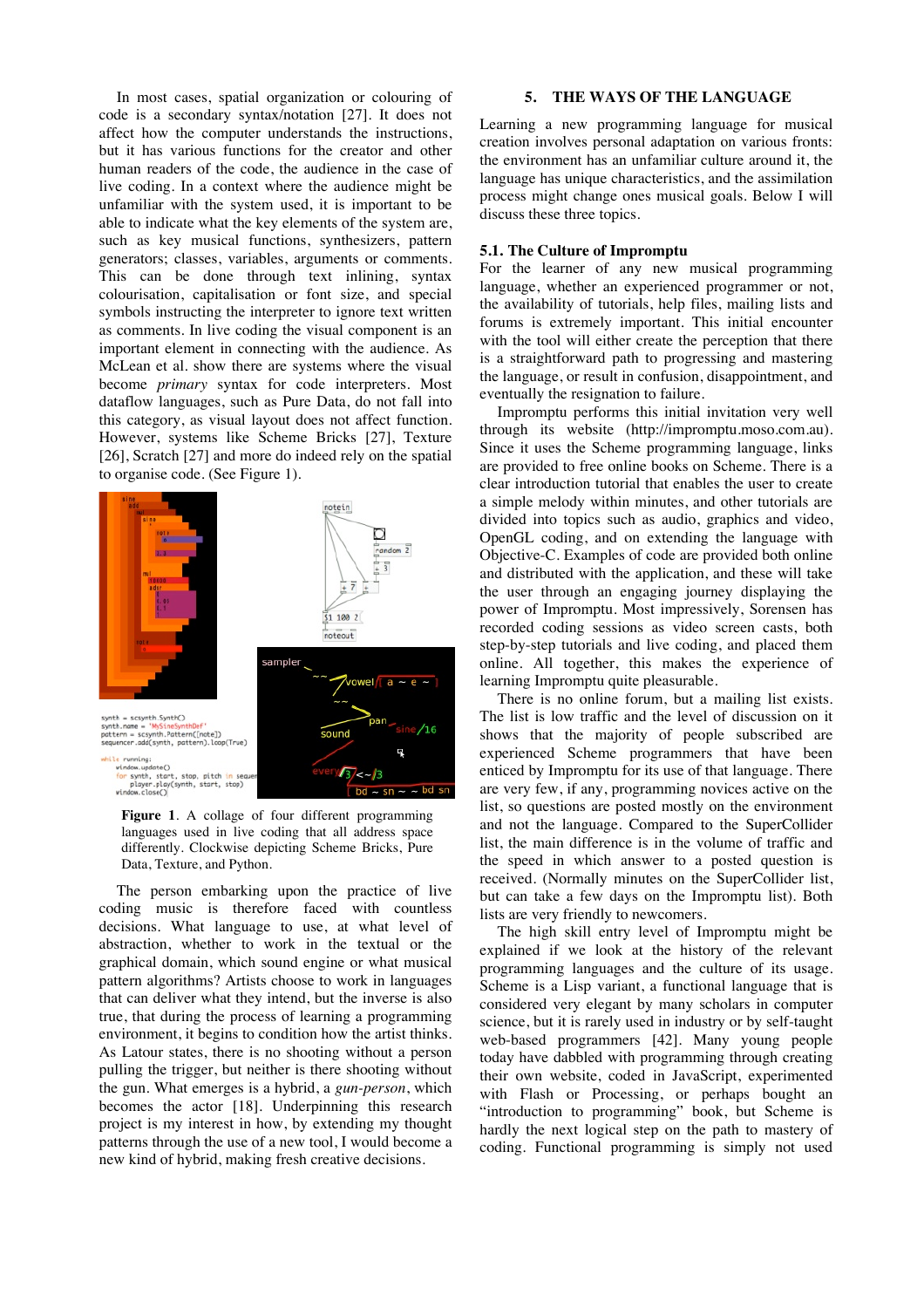much in the industry, even though it is highly valued by many skilled programmers.

```
;; creating an oscillator
(defined make-oscil
     (lambda (phase)
         (lambda (amp freq)
              (let ((inc (* 3.141592 (* 2.0 (/ freq 44100.0)))))
                   (set! phase (+ phase inc))<br>(* amp (sin phase))))))
(definec sine-inst
     (sine-inst closure* (closure* double double double double double*))
     C1ambda C2(let* ((losc (make-oscil 0.0))<br>(rosc (make-oscil 0.0)))
              (lambda (freq time channel data)
                   (if (s channel 0.0)(\text{rosc } 0.5 \text{ freq})<br>(\text{losc } 0.5 \text{ freq})))));; now play the instrument<br>(define loop
     (lambda (beat)
         (dotimes (i 16)<br>(play (* i 1/4) code1 (pc:random 70 90 '(0 2 3 5 7 8)) 80 1/8))
         (Play (* 1 1/4) coel (pc:random 70 90 '(0 2 3 5 7 8)) 80 1/8))<br>
(for-each (lambda (p)<br>
(play (* 3/2 (random 4)) code1 (+ p 12) 80 .5)<br>
(play coel p 80 1))<br>
(pez:make-chord 40 70 4 (random '((0 3 7) (2 5 8) (7 11 2)))))<br>
(
```
(loop (\*metro\* 'get-beat 4))

**Figure 2**. Code from the recent introduction to Impromptu 2.5, where signal processing code can be written in real-time.

One of the initial questions I asked myself was how the adaption of a new musical environment would affect my musical habits. In this context, the culture around the environment is important. One goes through tutorials, help files, runs code from the list, experiments, and asks questions on the list. All these activities involve the habituation of the language as applied by experienced users. Learning the environment thus involves the initiation into a specific cultural practice. I found this experience oddly analogous to Sudnow's description of him learning the jazz piano [39], except in my case the learning had less to do with embodiment, and more about learning new ways of thinking. 2 During this process my musical thoughts changed significantly and I found myself trying to achieve new musical goals. Inadvertently I paid less attention to synthesis and sonic texture, but focused more on musical phrases and form. I do think that Impromptu encouraged this change in my practice and this influence comes partly from the culture around the tool, but it is equally clear that the language constructs encourage this as well.

What is immediately noticeable is the lack of user contribution in terms of sharing, posting of code or pieces, or libraries. Scheme is in a way a meta-language that enables easy creation of impressive additions or alternative language structures, so there could be a strong motivation to share one's creations. Many reasons could be the cause of this: there might not be many users who have written such libraries, they might be proud programmers that don't want to publicise imperfect code, or they might be unsure about the quality of their music. Or simply that such sharing hasn't been encouraged on the list (it is notoriously difficult to build up a good mailing list ambiance).

Not to be overlooked is the fact that Impromptu is closed source, which projects one immediately as a user, the receiver of goods, and not a potential developer. There are striking similarities between SuperCollider 2 and Impromptu here. Before 2002, SuperCollider was closed source and had a much smaller user community, where the mailing list was primarily maintained (answering questions and so on) by James McCartney.

Interestingly, Sorensen has recently announced that he is working on a new system, Extempore, which is open source and cross-platform [34]. This is welcomed since it will enable people to become more involved and invest time and learning into a system that will continue developing, gain developer base, and develop outside the interests of a single developer. It also eliminates the danger of the software becoming an abandonware. It should be noted here though that Impromptu is a very powerful tool for audio-visual composition and it would be difficult to find areas that have not been addressed by the author.

## **5.2. Learning Impromptu**

The biggest challenge for me when aiming to write music in Impromptu was to learn Scheme. The language paradigm was foreign to me, even if SuperCollider affords functional programming. It involved me ceasing to think of musical data as something one stores in objects with state variables, parameters and methods, and instead think of functions that parse data in a stateless manner. Functional languages frown upon state variables that can be overwritten through time, and this arguably results in fewer bugs [13]. This also means that instead of for-loops, one has recursion. Starting to think in recursion and the lack of objects was for me the hardest nut to crack in learning Scheme. It drastically changed my way of thinking programming, or rather added to the array of techniques, and I am thoroughly enjoying that experience. One is reminded of Perlis' quote "A language that doesn't affect the way you think about programming, is not worth knowing" [30].

After some considerable frustrations with the unfamiliar nature of functional programming as written in Scheme, I slowly began to appreciate the language. Functions can be written and redefined in real-time, allowing one to redefine parts of the program in the middle of a performance. This is a liberation from the chores of many object orientated languages, where classes have to be recompiled for every change made. Furthermore, by applying macros one can use Scheme as a meta-language in which one can build one's own language structures. A user that works in Scheme for some time invariably will have built his/her own libraries or even sublanguages for the tasks specific to the user. For the composer with highly idiosyncratic

 <sup>2</sup> The statement that live coding does not involve embodied performance patterns can be questioned. In a personal communication with Sorensen, he says: "the act of learning to quickly touch type define, and finding the bracket keys quickly, and learning to tab complete etc. are all embodied. Indeed I would argue that for much of my live coding these days many of the structures I build are embodied in the sense that I think to myself "I need to make a minor 7th chord here" and my hands just make it happen - in other words I don't really have to \*think\* about it - it's "under the fingers" in jazz speak.'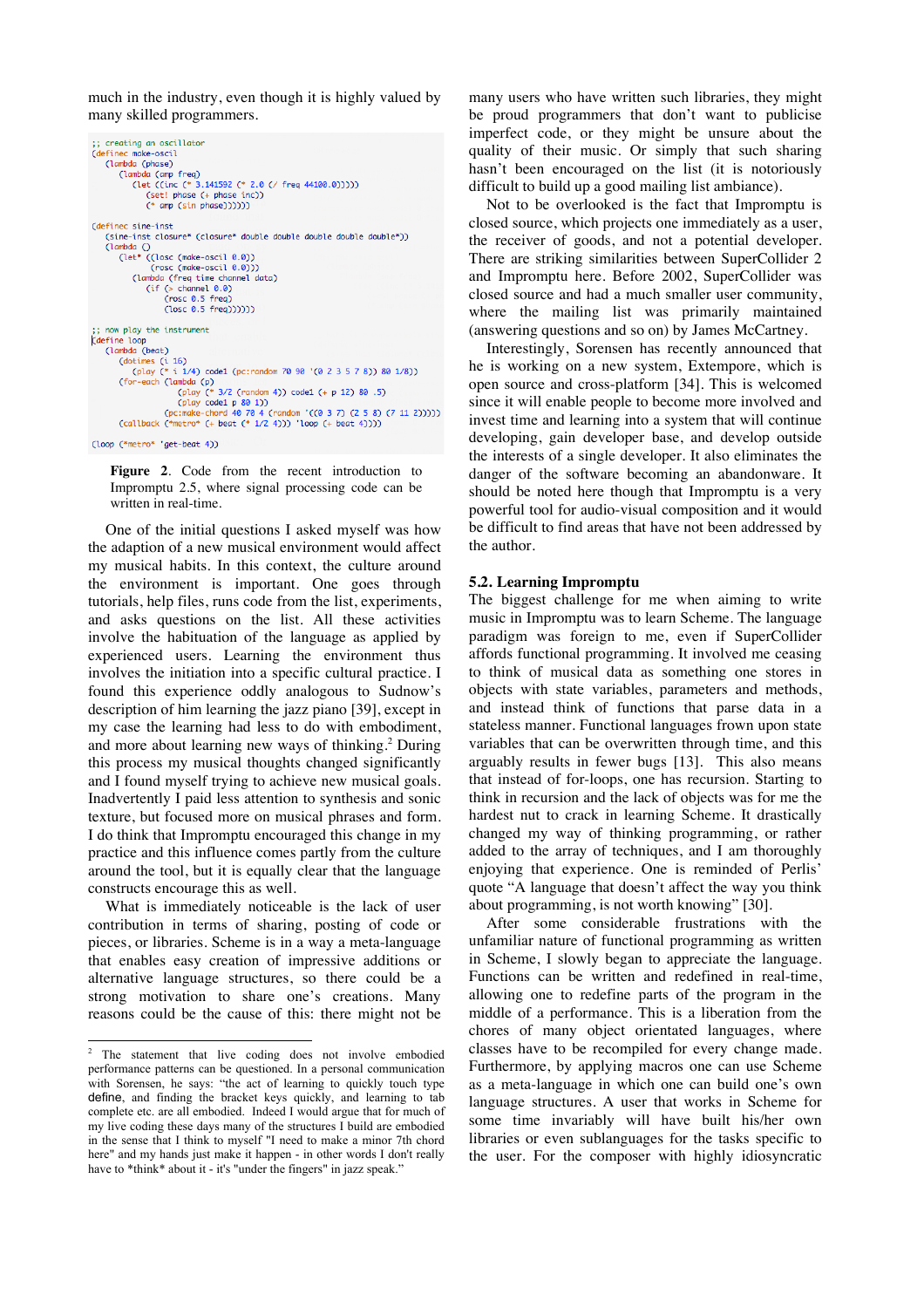needs, Scheme is an ideal language. This particular nature of Lisp, or Lisp-based languages such as Scheme, is identified and discussed thoroughly in Taube's key work on computational music [40].

In terms of musical timing Impromptu performs well. Functions are scheduled in time through a solid callback system and will have calculated code before it is needed. From my tests, Impromptu is not as fast as Python or SuperCollider, but timing has never proved to be a problem. The audio is calculated in a different thread as Impromptu is an Audio Unit host, which means that one does not have the same control from the language over the audio synthesis. However, the latest release of Impromptu has implemented a LLVM [19] compiler which allows one to write computationally heavy code, such as audio synthesis, through the definec function [37]. This is equivalent to writing SuperCollider UGens or Max/MSP externals on the fly. I have yet to properly explore the power of this recent addition, although I successfully managed to write a square wave in a performance.

Having used Impromptu for some time, I began to perceive the main difference between object oriented programming and functional programming as being a metaphysical one, i.e., whereas the OOP approach is Platonic in that there are objects, prototypes, properties and methods, the functional approach is Heracleitean, emphasizing flow, process, and the lack of objects with inherent properties. This is manifested in multiple ways, for example, in how I would write dynamic functions to populate lists with note values and recursively through other functions, empty those lists during playing, until they needed populating again. There was never a static entity one could denote as the piece's "melody."

#### **5.3. Musicking with Impromptu**

As an Audio Unit host, Impromptu is set up such that Scheme functions interact with the AUs. Any published synth parameter of the AU can be controlled from Impromptu, but in practice I typically find myself controlling the synths from the note level, i.e., by sending MIDI note values to the synth. It has forced me to work more at an intermediate level than I'm used to, the level between synthesis and the meta levels of generative composition or application development. I imagine that this is liberating to many composers since, instead of a terminology typically characterised with words such as "frequency," "amplitude," "envelopes" and such, one is operating with "notes", "scales", "beats", "bars", and "metronomes". Of course one cannot generalise here, since the Pattern system in SuperCollider can be very high level and one can also choose to work at the synthesis level in Impromptu. However, there is a clear difference in emphasis, deriving equally from the language foundations and the culture around the environment. I speak as a SuperCollider user, but I do understand the background to this: SuperCollider derives from the field of audio synthesis – it was initially designed as a synthesizer that could be algorithmically controlled – whereas Impromptu, through languages such as Lisp and Scheme, traces its origins more from the field of AI, as represented by Taube's book [40].

These two distinct origins, I perceive, result in distinct musical practice: whereas SuperCollider users focus largely on synthesis, signal processing, and generative audio, Impromptu users operate more on the more traditional compositional level. This is also manifested in the way each environment is presented in its initiatory literature: whereas the SuperCollider student starts with synthesis and might end up using the more musical Pattern libraries, the student of Impromptu begins with writing note-level compositions and perhaps going into synthesis from there. This can be studied with evidence on a recent Computer Music Journal DVD on live coding systems [28] where it is clear how SuperCollider and Impromptu users differ with regards to levels of operation.

Personally, I have enjoyed working at the "metalevel" and Impromptu has profoundly inspired my thinking and compositional approach. However, I could not get accustomed to the use of Audio Units: I found the sounds often too synthetic, stale and lacking life. Moreover, the lack of control, understanding, and design of their parameters frustrated me. I realised that I much prefer to understand my sound sources perfectly to the minor details, even if the sound might be less sophisticated than achievable with an Audio Unit synth. I therefore decided to write an Impromptu client for the SC Server that would adhere perfectly to the way Impromptu works, but one would be controlling synths, groups, nodes and busses on the SuperCollider server. This client is called SCIMP.

## **6. SCIMP**

The SuperCollider Server is designed with the aim of being a highly effective and streamline synthesis engine with a simple interface controlled with Open Sound Control (OSC). The idea was to separate the composition language from the synthesis engine [25]. The synth can therefore be controlled from any software that supports the OSC protocol, whether it is SuperCollider, Java or indeed some specific hardware.

There already exist various types of SuperCollider clients [32]. Most of them have made an effort to make abstractions of Synths, Nodes, Groups and Busses, as modelled in the object orientated SuperCollider language. Initially this seemed to me to be the most natural way to proceed. However, since one does not really write classes in Scheme and there is no inherent object orientated system, this proved to be strenuous. Of course, the flexibility of Scheme allows one to create an object orientated system if required. After a discussion on the mailing list, Sorensen posted such a system and I considered using that in my client. Having implemented various tests, it slowly dawned upon me that my Impromptu SC client should rather conform to the functional design philosophy of Scheme and the way the Impromptu play-note function works. Having designed small functions that represent each of the commands the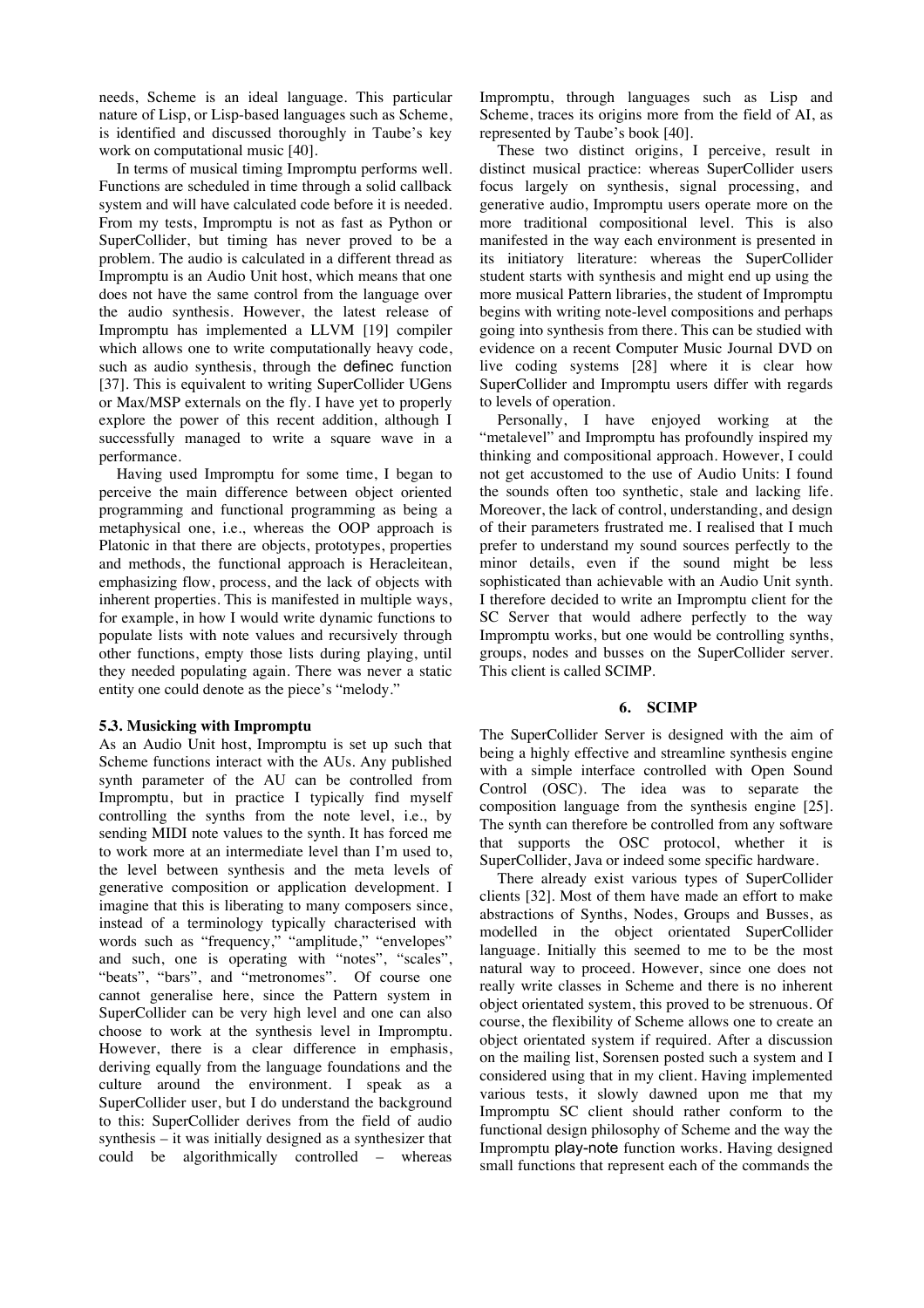SuperCollider synth accepts, composition with Impromtu using SC Server as the synthesis engine turned out to be relatively simple and mirrors well the way one works with Audio Units.

```
:: example using aroup
;; Working with the Node system of SC Synth in Impromptu<br>(define synth3 (next-node-id))<br>(sc:synth:new (now) synth3 "scimp_buf" 0 0 "bufnum" mybuf "loop" 1)<br>(define delay (next-node-id))<br>(sc:synth:new (now) delay "scimp_de
 (sc:synth:free (now) synth3)
  :: Playing a little melody through a delay
 (define for
      (lambda (out)
           ampaa (out)<br>(sc:synth:grain (now) "marimba" "freq" (random 333 589) "amp" 1 "out" out)<br>(callback (+ (now) (random '(10000 15000))) 'foo out)))
 (define delayplay)
      (lambda ()<br>
(define delay (next-node-id))<br>
(sc:synth:new (now) delay "scimp_delay" 0 0 "in" 10 "out" 0)<br>
(foo 10)))
 (delayplay)<br>(define foo '())
```
**Figure 3**. Scimp example. This code shows how a node is created and used to create a synth that is passed through an effect synth.

The Scimp client is therefore different to common client design for SC Server, where complex Synth, Node, Group and Bus classes are created. In Scimp, the only state variables stored on the Impromptu side are node numbers, i.e., the reference to the synth or the group on the server UGen graph tree.<sup>3</sup>

## **7. THE IXI LANG MATRIX**

Working with Impromptu for some months has changed the way I think about programming and how I solve computational or musical problems. Gradually, a new metaphorical landscape presented itself. An example of this influence on my thinking can be found in a recent addition to the ixi lang [22], the *matrix*, which is directly inspired by functional programming. The matrix can be called up from ixi lang, accessing the same instruments and effects. It is simply a matrix with rows and columns where each of the elements store instructions and code. Each vector is given a direction, speed, instrument, note, and maybe some SuperCollider code interpret, thus giving ixi lang access to the much more expressive SuperCollider language.

As each cell of the matrix is effectively a vector with a direction and speed, the matrix has to be populated with actors that move through the matrix and play the instruments or run the code. These actors run from the default tempo clock of the ixi lang, and stay temporally in sync with all tempo changes in other ixi lang scores and between different matrices. Storing code in such vectors is a design feature inspired by functional programming, where programming structures can be represented as nodes in a network of dynamic flows. This enables quick design of code that can be included in an already running program, or musical score, in a temporally sound way by inheriting the ixi lang's default tempo clock. All these features are inspired by Impromptu in some way or another.



**Figure 4**. A screenshot of the ixi lang matrix. The matrix of the left consists of characters that contain instruments and SuperCollider code. Agents (@) run through the matrix and trigger code stored in the cells.

#### **8. EVALUATING CODING SYSTEMS**

For many of the practitioners of live coding, it is compelling to frame the compositional process as an improvisation by revealing to the audience not only their musical, programming, and typing skills, but also thought patterns. This poses the question of the similarity between computer games and music, perhaps with the general distinction that the former tend to have winning as a goal, therefore focusing on the end, whereas the latter embraces collaboration, emphasizing the process. Regardless, we are immediately presented with the etymology where people "play games" and "play music," where these activities take place in a medium famous for blurring most traditional distinctions in music.

Live coding as an electrifying performative and improvisational act is in more than one way related to the excitement of playing computer games. Firstly, there is a shared underlying thinking in terms of software design and the inclusion of objects that are capable of changing state. Secondly, the conceptual and visual metaphors in live coding are often borrowed from computer games. Finally, the concepts of gameplay [9] and playability [33] are important in live coding: some of the measurement criteria of playability apply strongly, e.g., satisfaction, learning, efficiency, emotion, immersion and so on. Live coding thus sits solidly at the intersections of music, performance, computer science, and games, and should be experienced and evaluated as such.

With the ever increasing flora of live coding environments available [28], it is timely to investigate the usability of live coding languages and explore their design from a HCI and game design point of view. There are good heuristic measurements available [8, 15]

 $\frac{1}{3}$ <sup>3</sup> It should be noted that Rohan Drape has written a Scheme client for SC Server (www.slavepianos.org/rd/sw/rsc3/), but it does not work within Impromptu and it presents a slightly different design ideology.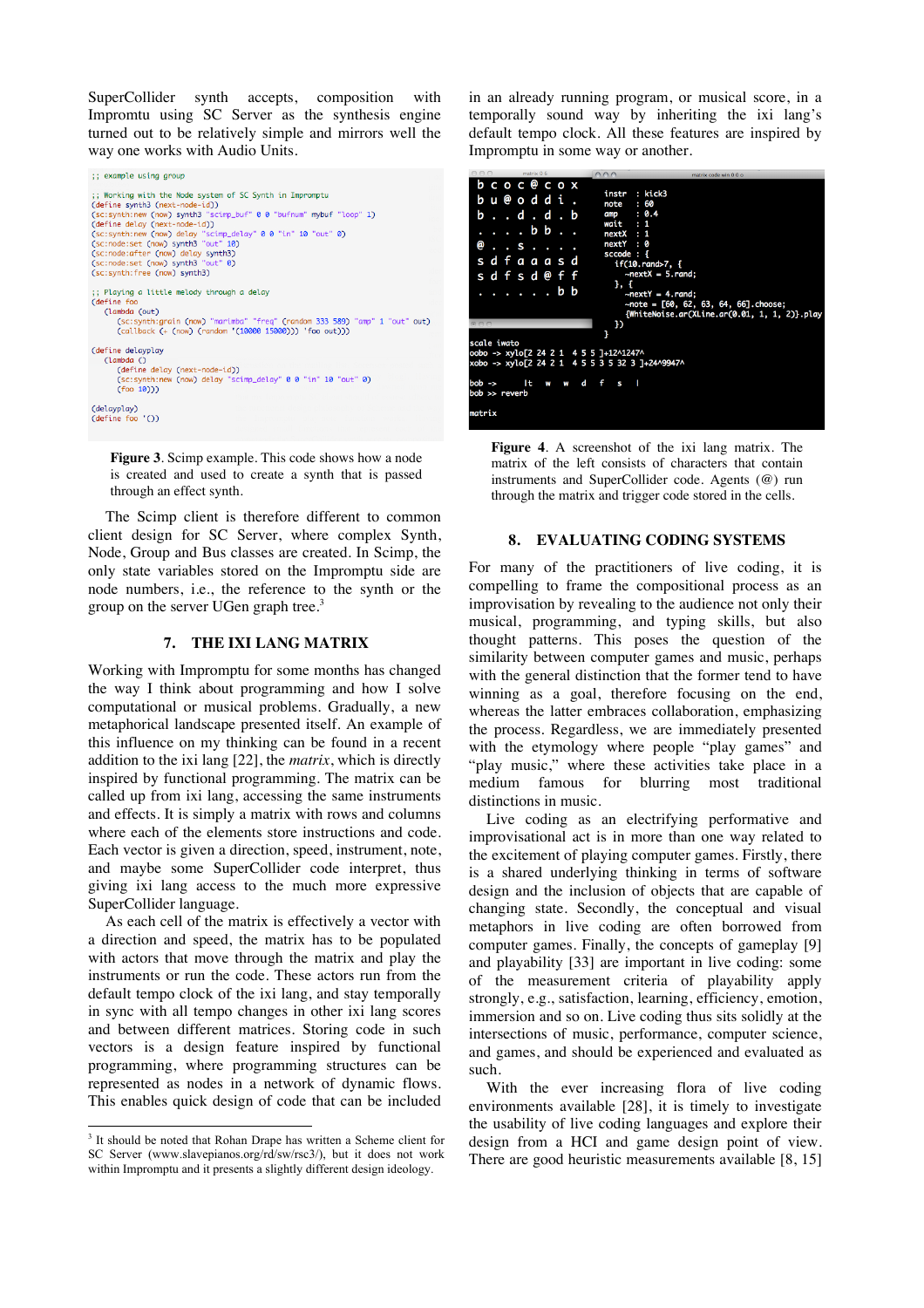but what might possibly come out of such research is that every live coding system is highly idiosyncratic and that it is difficult and complicated to compare the users. Live coding systems often require strong programming skills of diverse programming paradigms (e.g., imperative or functional programming) making neutral user testing, in the form of game testing or HCI usability studies, very difficult. The approach proposed in this paper is to engage with this problem by applying selected qualitative research methodologies.

## **9. CONCLUSION**

In the introduction I stated that this paper is a progress report. One never finishes learning a language and the topic of technological conditioning is a key research interest of mine. Therefore, more observations are due to follow from this research project where I will report on studies of other people's learning processes. However, this paper has elucidated how a specific programming language defines the musical thinking of a composer and changes the ways of thinking through the habituation of learning it. This is evident when I have gone back to working in object oriented languages. I have started to write code that exhibits patterns derived from functional languages and I realise in many occasions that I think differently about software design.

This paper discussed how it is not only the language that affects the user's musical creativity, but the culture around it as well. A comparative study would be interesting in this context, since here the focus was on Impromptu. Even if it is difficult to find a musical style that is common with the users of each environment, there are strong practices of coding that influence the way people conceive of their work. As an example, Impromptu has much stronger focus on live coding as a musical practice than one finds in SuperCollider. An informal study shows that there is an unusually high percentage of Impromptu users who live code.

This project has been musically inspiring, as it has forced me to strengthen the mental compartmentalisation of the note and the synthesis level. Having a note level control in Impromptu, and a sound engine either as Audio Units or as SC Server, represents a strong separation between what in Max Matthews' MusicN systems was called the score and the orchestra. SuperCollider 3 blurs this distinction in many ways, although not as perfectly as one found in SuperCollider 2. Having said that, with the recent definec function in Impromptu, one can write DSP code in realtime through the JIT compilation into LLVM. I have yet not explored this interesting feature fully, but it provides a further effacement of the artificial distinction between musical events and synthesis [37].

In the introduction I described the difficulties, or the near impossibility, of comparatively studying live coding environments due to the markedly different background of the participants and the diverse musical goals of the live coders themselves. However, we can learn much from theorists in computer games and human-computer interaction. Studies and surveys can be performed, although strong quantifiable results should not be expected. This research project aims at gaining an understanding of how people engage with these "machines for thinking" through teaching, giving workshops, surveys, and importantly, by acknowledging what a first person reflective account can give in terms of valuable data for analysis and interpretation.

#### **10. REFERENCES**

- [1] Anderson, B. G. *Around the World in 30 Years: Life as a Cultural Anthropologist*. Waveland Press, Long Grove, IL, 1999.
- [2] Azoulay, K. B. *Black, Jewish, and interracial: it's not the color of your skin, but the race of your kin : and other myths of identity*. Duke University Press, Durham, 1997.
- [3] Bartleet, B-L. & Ellis, C. (eds.) *Music Autoethnographies: Making Autoethnography Sing/Making Music Personal*. Australian Academic Press, Bowen Hills, Qlnd, 2009.
- [4] Brown, A. R. & Sorensen, A. "Interacting with Generative Music through Live Coding", *Contemporary Music Review*. Vol. 28 (1). 2009, pp. 17–29.
- [5] Collins, N. "Live coding of Consequence", *Leonardo Journal*. Vol. 44 (3). 2011.
- [6] Collins, N., McLean, A., Rohrhuber, J. & Ward, A. "Live Coding Techniques for Laptop Performance", *Organised Sound*, vol. 8 (3). 2003. pp. 321–30.
- [7] Dennett, D. *Against Method: Outline of an Anarchistic Theory of Knowledge*, University of Minnesota Press, Minneapolis, 1970.
- [8] Desurvire, H., Caplan, M. & Toth, J. A. "Using heuristics to evaluate the playability of games", *Proceedings of CHI '04*. ACM, New York, 2004.
- [9] Ermi, L. and Mäyrä, F. "Fundamental components of the gameplay experience: Analysing immersion", S. de Castell & J. Jenson (eds.), *Changing Views: Worlds in Play. DiGRA Second International Conference*, 2005.
- [10]Feyerabend, P. *Against Method*. New Left Books. 1975.
- [11]Goriunova, O. & Shulgin, A. *read\_me - Software Art and Cultures*. Aarhus University Press. 2004.
- [12] Heidelberger, C. A. and Uecker, T. W. "Scholarly Personal Narrative as Information Systems Research Methodology", *MWAIS 2009 Proceedings*. 2009.